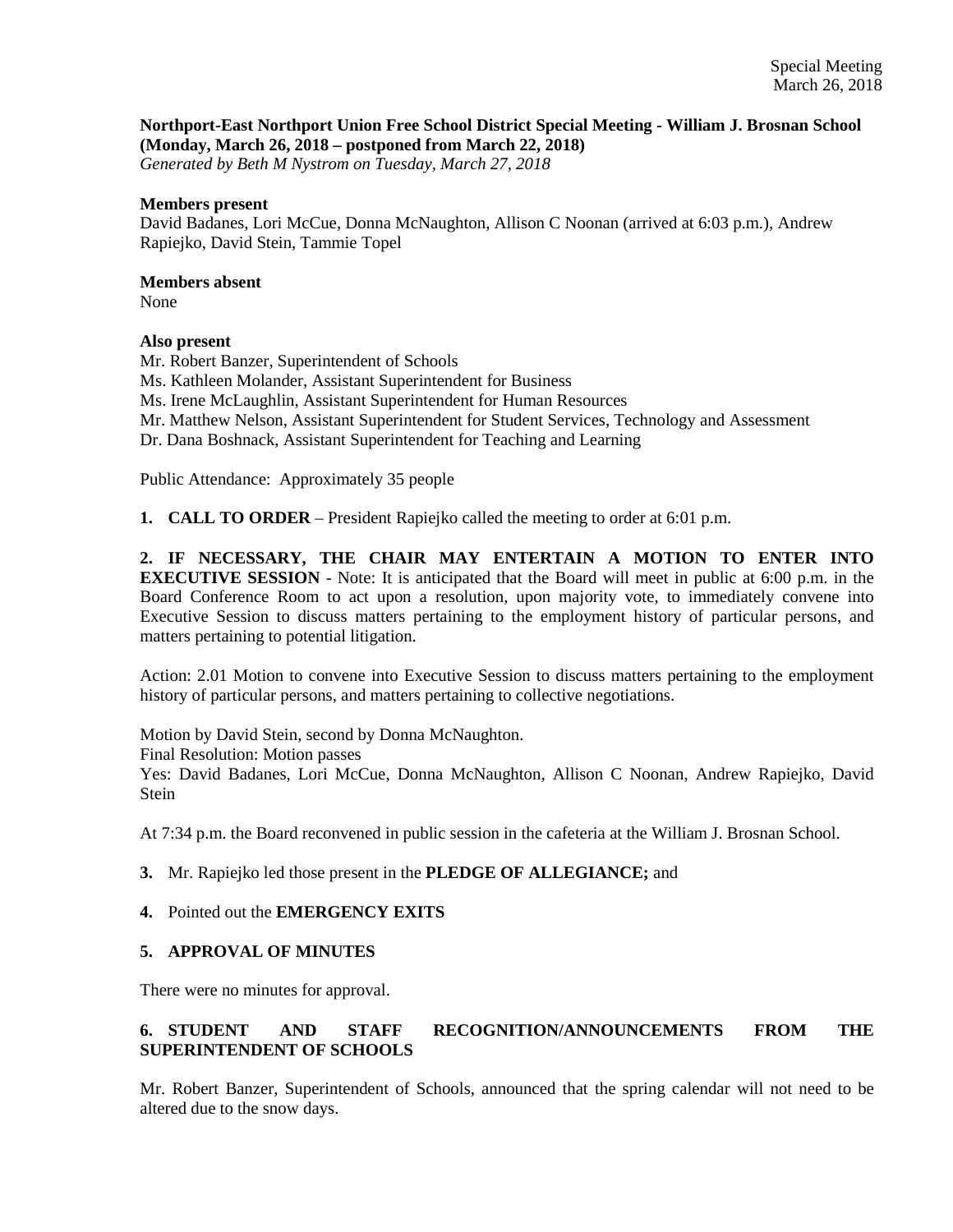At the last Board of Education meeting, the Board went into Executive Session and came back out into public meeting and it was recommended that John Lackner be appointed as the Superintendent of Buildings and Grounds. Mr. Banzer stated that he will be joining the District at the end of April.

Mr. Banzer stated that building tours will begin the week of April 9<sup>th</sup> and run through the month. The will start at 6:30 p.m. and the schedule will be posted on the District's website. The building tours are open to the public.

President Rapiejko read the following statement:

*As the community knows, the Long Island Power Authority filed suit some time ago to lower the taxes paid on the Northport Power Plant. This Board of Education countered this claim with a lawsuit some 7 years ago asserting promises made by LIPA, Governor Pataki and others to never to lower the taxes, unless they were abusively increased by the tax assessing jurisdictions, which has never occurred.* 

*The Members of the Board of Education and District Administration have received a number of inquiries about a recent editorial that appeared in Newsday concerning the power plant and LIPA's recent settlement offer made to tax assessing jurisdictions, and not to the School District. The editorial is factually inaccurate. Also, it does not address the impact to our School District as a result of LIPA's failure to honor promises made when the LIPA/LILCO takeover occurred in 1997. The promise made by LIPA was minimized by the Newsday editorial board - it was not just a letter issued in 1997 that contained the promise to never challenge the tax assessments. There were multiple letters, documents and statements made concerning this promise and commitment to the School District and others.* 

*Because we are in the midst of litigation concerning the promises made by LIPA and others, upon the advice of counsel, we are not at liberty to discuss this matter further, except to share with you that the School District and the Board of Education has vigorously sought, and continues to seek, to have LIPA honor the promise it made to the School District when LIPA took over LILCO. We have successfully staved off the impact to our School District for over 7 years, preventing the loss of hundreds of millions of dollars. The Board is considering all options available as we move forward. As soon as it is possible, we will request District counsel's attendance at a public Board meeting to address this matter further. Again, we trust that the community understands the sensitive status of this litigation and other discussions ongoing at this time.* 

Presentations: 6.01 Accomplishments of Staff and Students

6.01.1 Ms. Denise Keenan, Northport High School Assistant Principal, introduced Ryan Lupo, Business Education Department Student of the Month.

Ms. Keenan stated that Ryan takes his responsibilities as a student and as a leader seriously, yet is always good natured and appropriately humorous in his action. He has impressed the Business Education teachers with his maturity and dedication to the Business program. He is sensitive and always willing to help others. Ryan was selected to be the President of the Academy of Finance. In this role, he represents the AOF students at Advisory Board meetings and other events and advocates for the students and the program. He completed his AOF internship at Taglich Brothers working on the sales side of finance. Ryan was "hired" as the Vice President of Sales for Port Clothing, our Virtual Enterprise Company. Virtual Enterprise is a course where students create a virtual business, perform business functions in a virtual setting, and interact with other VE firms around the world. Ms. Keenan stated that Ryan was asked to be on a panel of students that met with the district's new teachers to discuss from a student's standpoint, what makes for great teaching and learning and what types of teaching have the biggest impact on students. Ryan attended the Mercy College Business Leadership Academy where he spent a week on Mercy's campus and worked with their professors and top business leaders.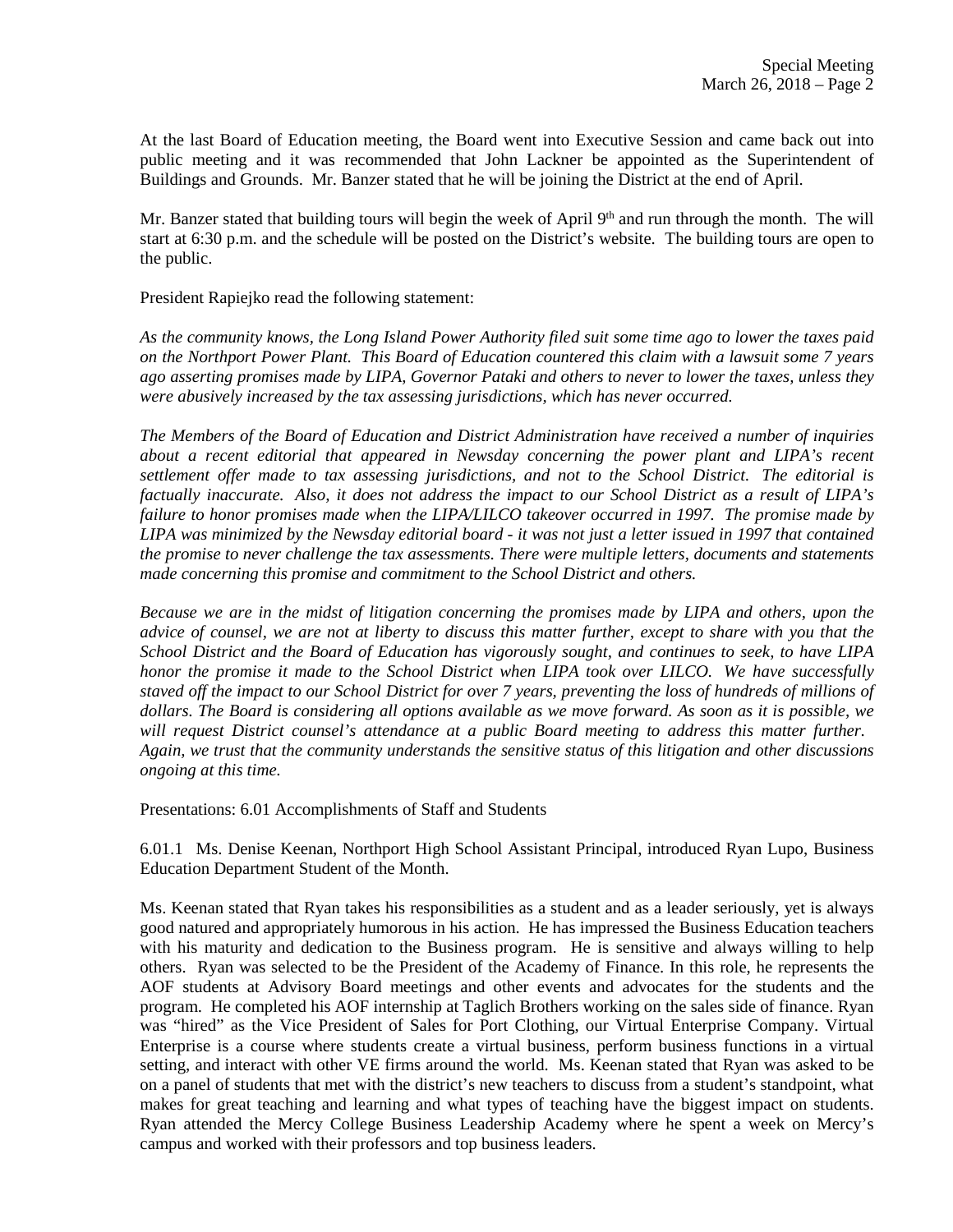Ms. Keenan stated that Ryan is a three year member of DECA, an international business club. He is also a talented athlete, playing varsity football and baseball. Ryan is involved in several extracurricular activities and is a member of the Boy Scouts of America where he earned his Eagle Scout and held the position of Assistant Senior Patrol Leader. Ryan stands out because of his friendly personality and pure passion for learning. Ryan is well-liked and admired by both his peers and teachers. Mr. Keenan stated that there is not doubt that Ryan has a very bright future ahead of him.

President Rapiejko and Superintendent Banzer congratulated Ryan on his fine accomplishments and presented him with a commendation from the Board.

# **7. DISCUSSION OF SUPERINTENDENT'S PROPOSED 2018-2019 BUDGET**

Discussion: 7.01 Discussion of Revenue, Fund Balance, Reserves

Mr. Robert Banzer, Superintendent of Schools, and Ms. Kathleen Molander, Assistant Superintendent for Business, presented the 2018-2019 Budget Overview of Revenue, Reserves and Capital Projects.

Mr. Banzer stated that the budget priorities are to present a budget that supports the mission, vision, core beliefs and priorities of the district; to continue historically low tax levy increases; and to seek efficiencies and savings. Mr. Banzer reviewed the budget development process, the expenditure summary and the budget history.

The revenue consideration projections for 2018-2019 are: Tax Levy \$146,119,423, State Aid \$15,898,489, Assigned Fund Balance \$2,400,000, Use of Reserves \$24,969; Miscellaneous Revenue \$2,157,500, for a total of \$166,810,381 in projected revenue. The projected 2018-2019 tax levy increase is 2.20% and the allowable levy limit is \$2.38%. Mr. Banzer reviewed the reserve and fund balance history.

Capital Projects to consider for 2018-2019 from the General Fund are roof repair at the high school \$480,000, Bellerose \$150,000, Dickinson \$215,000, window replacement districtwide as needed \$215,000, for a total of \$925,000. Capital projects to consider for 2018-2019 from the Capital Reserve are fencing/gates/bollards/doors/windows districtwide as needed \$450,000, heating/ventilation replacement/repair districtwide as needed \$450,000, for a total of \$900,000.

There was a discussion regarding roof repair, warranty and claim on roof repair, re-funding of capital reserve, solar panels on roofs, State Aid for repairs to the WJB building, heating, air condition and ventilation in the WJB gymnasium, bond work, univent replacement and repair.

Trustee Badanes requested that the administration look to lower the budget without affecting personnel and program.

Trustee Topel requested that air conditioning be added to the gymnasium at the William J. Brosnan School.

Mr. Banzer stated that the District is waiting for approvals from the state to work on the science rooms in G and K wings at Northport Middle School as well as at the high school and East Northport Middle School.

In response to a question regarding CO2 levels and the testing done by J.C. Broderick, Mr. Banzer stated that when there are more people in a room there is a higher CO2 level and the results from J.C. Broderick indicated that there were no high priority areas, ventilation was a medium priority which means the ventilation needs to be looked at and univents repaired or replaced.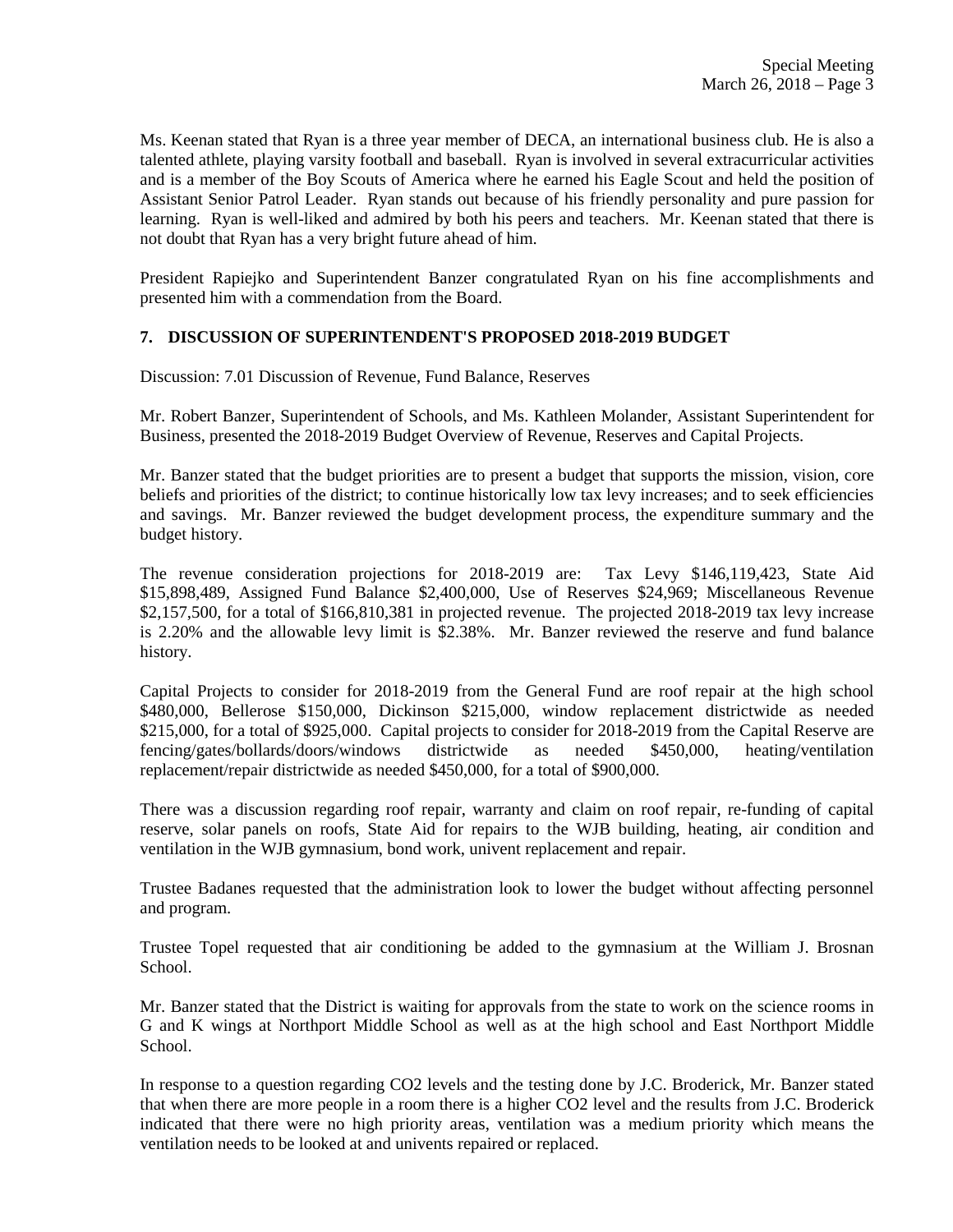President Rapiejko stated that the Board has received a tremendous amount of input from public participation at Board Meetings, through emails and interactions at stores regarding the possibility of arming guards or not arming guards. Mr. Rapiejko stated that he feels the Board needs to move forward with making a decision with respect to that. In order for the Board to make an informed decision and get information needed to make the best decision, Mr. Rapiejko proposed amending an agenda to include a work session on use or non-use of armed security. Trustee McNaughton seconded Mr. Rapiejko's proposal.

All Board members were in favor of scheduling a work session to give the Board an opportunity to gather information and get information from the police, information on insurance, and information from Counsel.

### **8. BOARD AND COMMUNITY DISCUSSION OF SUPERINTENDENT'S PROPOSED 2018- 2019 BUDGET**

Discussion: 8.01 Opportunity for public input regarding the school budget for 2018-2019

| <b>Name</b>   | Comment                                                                                                                                                          |
|---------------|------------------------------------------------------------------------------------------------------------------------------------------------------------------|
| Roseann Moran | Stated that she was not in favor of training teachers to carry firearms but does                                                                                 |
| Parent        | recommend hiring security guards with qualifying firearms and use of gun<br>sniffing dogs. Ms. Moran stated that funds for turf field should be use for security |
|               | enhancements.                                                                                                                                                    |

Mr. Banzer stated that the funding from the bond projects has to be used for that specific purpose. There are a number of pieces of legislation being discussed now regarding security for schools.

| <b>Bethany Watts</b>        | Requested that part of the 2018-2019 proposed budget be set aside for testing the                                                                                                                                                                                                                                                                          |
|-----------------------------|------------------------------------------------------------------------------------------------------------------------------------------------------------------------------------------------------------------------------------------------------------------------------------------------------------------------------------------------------------|
| Parent                      | soil at Northport Middle School.                                                                                                                                                                                                                                                                                                                           |
| Nicole Raganella            | Stated that there is \$450,000 in the budget for barricades, etc. and asked what                                                                                                                                                                                                                                                                           |
| Parent                      | security the district has in place for an active shooter that gets into the building.                                                                                                                                                                                                                                                                      |
| Chris Gloeckner             | Asked if the Board would consider putting the question of armed security guards                                                                                                                                                                                                                                                                            |
| Parent                      | as a question on the ballot for the May vote.                                                                                                                                                                                                                                                                                                              |
| Anthony Raganella<br>Parent | Asked how long it will take to schedule the work session on armed security<br>Guards and if the budget includes metal detectors and bulletproof glass on first<br>floor windows/doors.                                                                                                                                                                     |
| Shawne Albero<br>Parent     | Asked if there are monies in the budget to hire a certified behavior analyst to<br>address students who are suffering from a behavior that is impacting their<br>education, and if there are specific programs budgeted for social emotional skills.                                                                                                       |
| Mary Gilmore                | Read a letter to the Board regarding her concerns about arming security personnel                                                                                                                                                                                                                                                                          |
| Parent                      | and stated that she is 100% against it.                                                                                                                                                                                                                                                                                                                    |
| Rob Ingraham<br>Resident    | Stated that with the upcoming budget deliberations he is hopeful the board will do<br>nothing to shortchange students and be mindful of budget increases that effect<br>members of the community. Mr. Ingraham suggested that the before the work<br>session on arming guards the Board ascertain the position of key organizations<br>based on expertise. |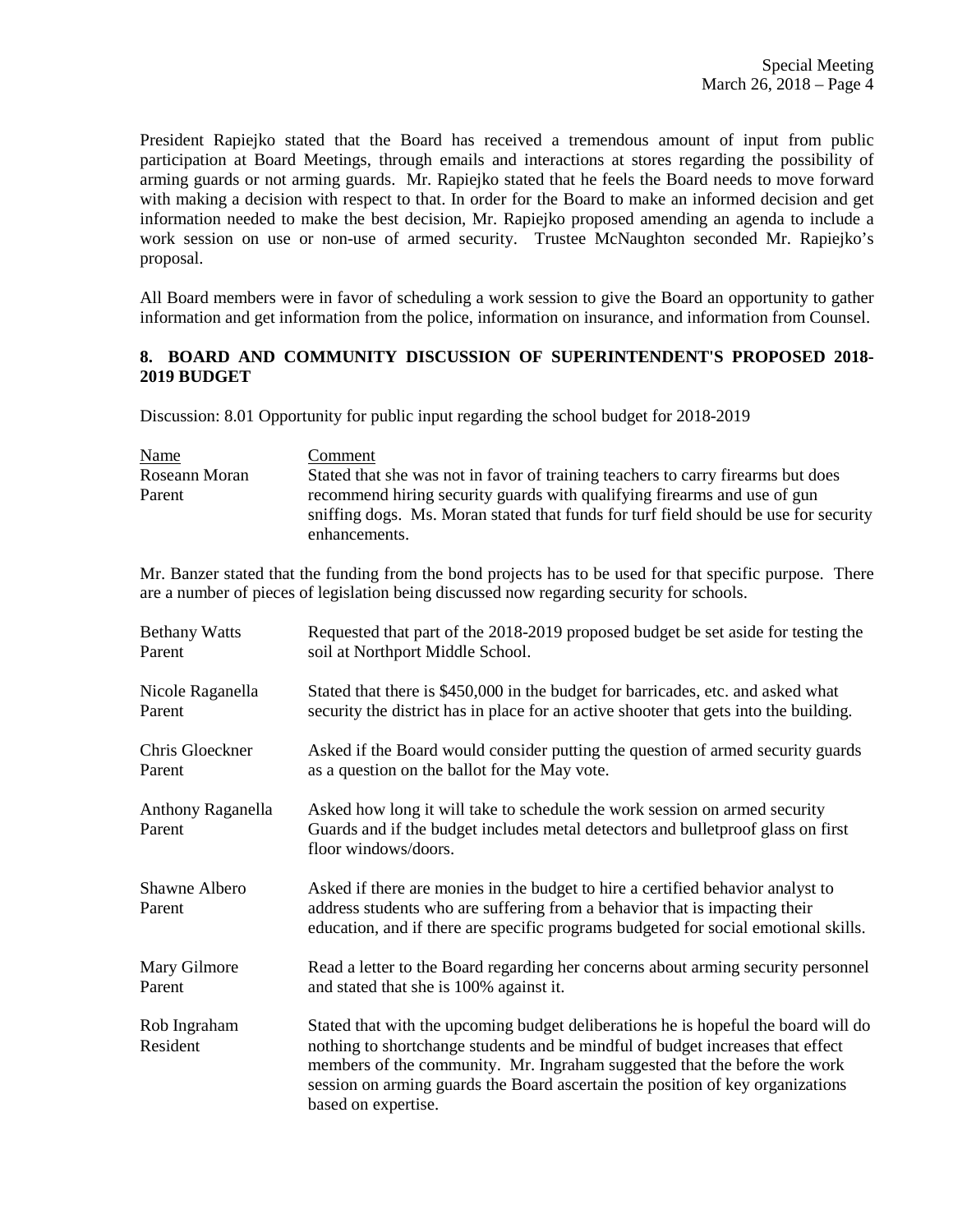#### **9. NEW BUSINESS**

Action: 9.01 Resolution Recommendation to approve the following resolution:

 "BE IT RESOLVED, that the Board of Education hereby approves and authorizes an Agreement and Release dated March 26, 2018 with a parent of a student made known to the Board in Executive Session pertaining to the placement of such students at a placement outside of the District."

Motion by David Stein, second by Donna McNaughton. Final Resolution: Motion Passes Yes: David Badanes, Lori McCue, Donna McNaughton, Allison C Noonan, Andrew Rapiejko, David Stein, Tammie Topel

**10. ADJOURNMENT** - Board policy requires adjournment by 10:30 pm, unless meeting is extended by vote.

Information: 9.01 Upcoming Meetings

### SPECIAL MEETING TO FINALIZE BUDGET

Thursday, April 12, 2018 7:00 p.m. William J. Brosnan School Cafeteria

SPECIAL MEETING TO VOTE ON BOCES ADMINISTRATIVE BUDGET & TRUSTEES

Tuesday, April 24, 2018 7:00 p.m. William J. Brosnan School Cafeteria

HEARING ON FINALIZED BUDGET Thursday, May 3, 2018 7:00 p.m. William J. Brosnan School Cafeteria

SPECIAL MEETING TO ACCEPT VOTING RETURNS Tuesday, May 15, 2018 Approximately 9:30 p.m. William J. Brosnan School Cafeteria

Action: 9.02 Adjournment Recommendation to convene into Executive Session to discuss matters pertaining to current litigation

Motion by David Stein, second by David Badanes. Final Resolution: Motion Passes Yes: David Badanes, Lori McCue, Donna McNaughton, Allison C Noonan, Andrew Rapiejko, David Stein, Tammie Topel

At 9:06 p.m. the Board convened into Executive Session.

At 10:15 p.m., the Chair declared the meeting adjourned.